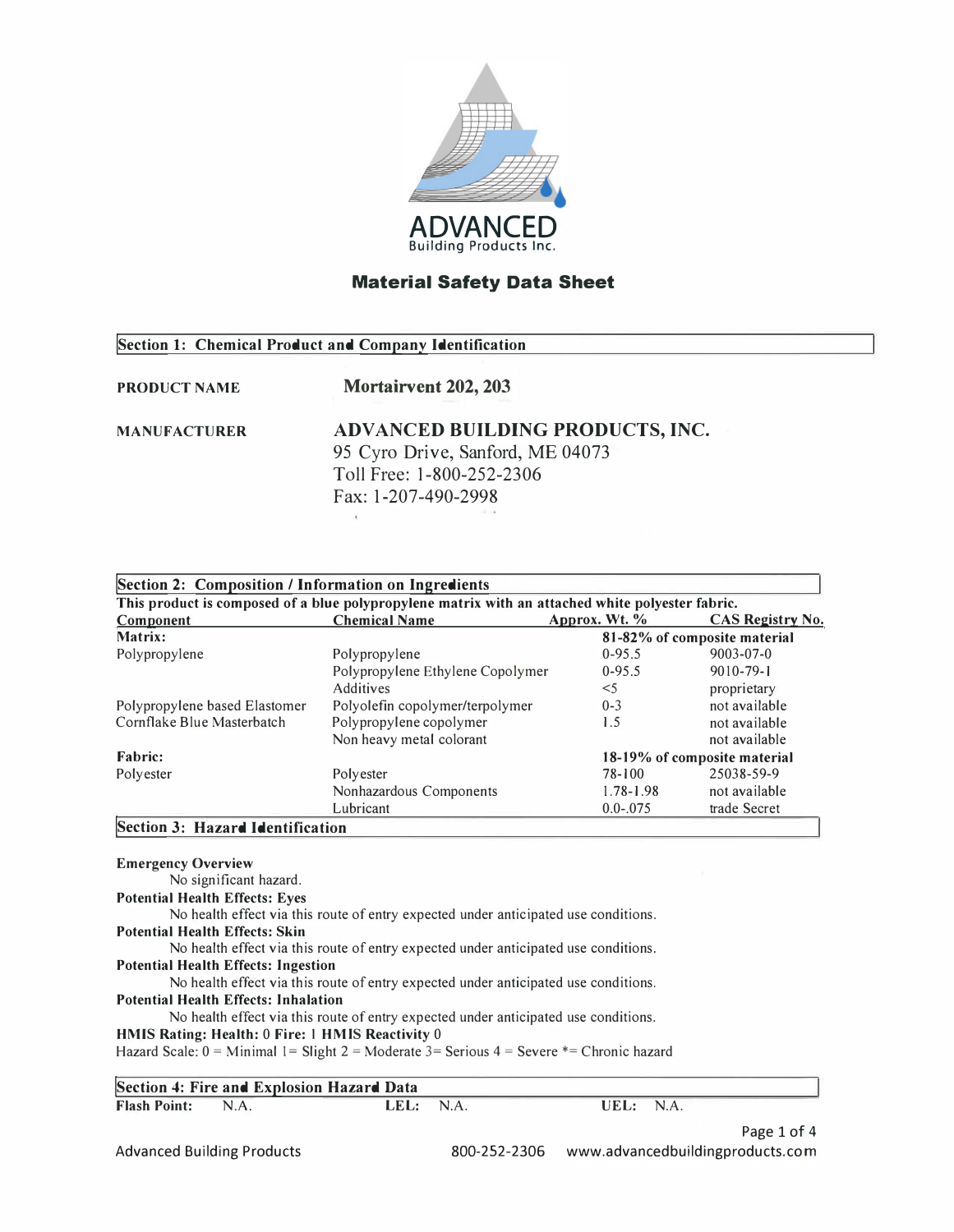

| <b>Extinguishing Media:</b>               | Water, Foam, Carbon Dioxide, Dry Chemical                                |
|-------------------------------------------|--------------------------------------------------------------------------|
| <b>Unusual Fire and Explosion Hazard:</b> | Smoke and noxious gases (carbon dioxide, carbon monoxide,                |
|                                           | acetaldehyde, acetone, acetic acid, formic acid, formaldehyde, acrolein, |
|                                           | hydrogen chloride, oxides of nitrogen, hydrocarbons) evolve upon         |
|                                           | burning.                                                                 |
| <b>Special Fire Fighting Procedures:</b>  | Self-contained breathing apparatus in closed space.                      |

| <b>Section 5: First Aid Measures</b>                          |
|---------------------------------------------------------------|
| <b>First Aid: Eyes</b>                                        |
| None required                                                 |
| <b>First Aid: Skin</b>                                        |
| None required                                                 |
| <b>First Aid: Ingestion</b>                                   |
| None required, low toxicity, not a probable route of exposure |
| <b>First Aid: Inhalation</b>                                  |
| None required                                                 |

#### **[Section 6: Accidental Release Measures Personal Precautions**  No special precautions necessary **Containment Procedures**  No Containment procedures required **Clean-up Procedures**

No special clean-up procedures required **Evacuation Procedures**  None **Special Precautions**  N.A.

#### **[Section 7: Handling and Storage**

**Handling Procedure**  No special handling procedure necessary **Storage Procedure**  No special storage procedure necessary

### **[Section 8: Exposure Control / Personal Protection**

#### **Component Exposure Limits**

ACGTH, OSHA, and NOISH have not developed exposure limits for this product. **Personal Protective Equipment: Eyes/Face**  None required **Personal Protective Equipment: Skin**  None required **Personal Protective Equipment: Respiratory**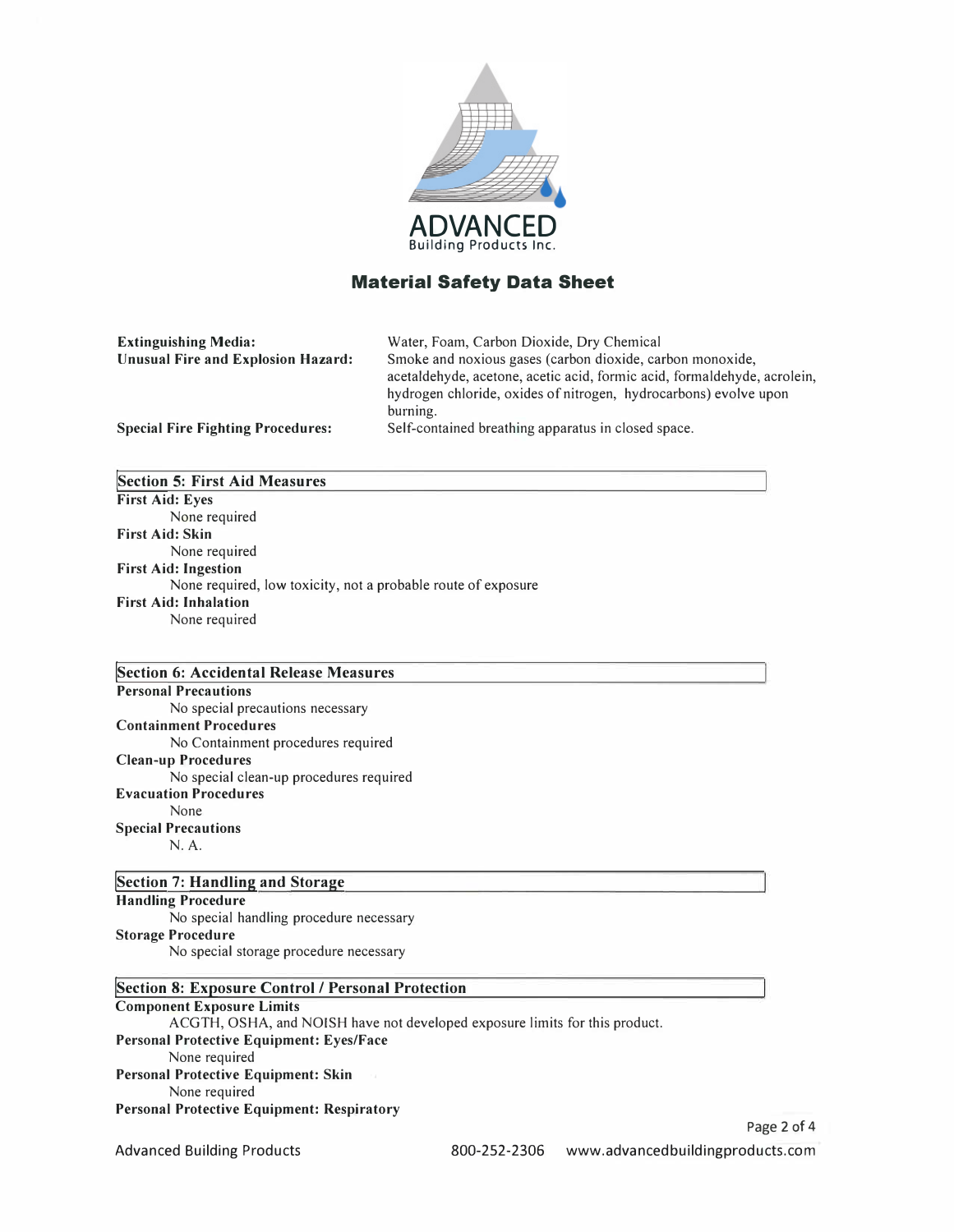

None required **Personal Protective Equipment: General**  None required

**!Section 9: Physical and Chemical Properties**

| <b>Property</b>                          | <b>Blue Matrix</b>          | <b>White Fabric</b> |
|------------------------------------------|-----------------------------|---------------------|
| Color:                                   | Blue                        | White               |
| <b>Physical State:</b>                   | Solid                       | Solid               |
| <b>Solubility in Water:</b>              | Not Applicable              | Not Applicable      |
| <b>Melting Point:</b>                    | approximately 320 F (160 C) | Not Determined      |
| Specific Gravity (water $= 1$ ):         | $0.8 - 0.9$                 | 1.37                |
| <b>Bulk Density (pounds/cubic foot):</b> | $2.0 - 3.0$                 | Not Determined      |
| Odor:                                    | Little or none              | Little or none      |
| <b>Percent Volatiles:</b>                | Nil                         | Not Determined      |
| pH:                                      | Not Applicable              | Not Applicable      |
| <b>Oxidizing Properties:</b>             | Not Applicable              | Not Applicable      |
| <b>Evaporation Rate:</b>                 | Not Applicable              | Not Applicable      |
| Vapor Density (Air=1):                   | Not Applicable              | Not Applicable      |
| <b>Boiling Point:</b>                    | Not Applicable              | Not Determined      |
| <b>Auto Ignition:</b>                    | Not Applicable              | Not Applicable      |
| <b>Flash Point:</b>                      | Not Applicable              | Not Applicable      |

|            |  | Section 10: Stability and Reactivity |  |
|------------|--|--------------------------------------|--|
| Stability: |  |                                      |  |

**Incompatibility (Materials to Avoid): Hazardous Decomposition Products:** 

Stable Material None known See Section 4

### **!Section 11: Toxicological Information**

No information about this product is available

**!Section** 12: **Ecological Information**

Aquatic Toxicity: No ecotoxicity data are availability for this product

### **!Section 13: Disposal Considerations**

## **US EPA Waste Number and Descriptions**

**General Product Information**  None Identified

**Component Waste Numbers**  No EPA waste numbers are applicable for this product's components

# **Disposal Instructions**

All waste must be handled in accordance with local, state and federal regulations. See **Section** 7 for Handling Procedures. See **Section 8** for Personal Protective Equipment recommendations. Page 3 of 4